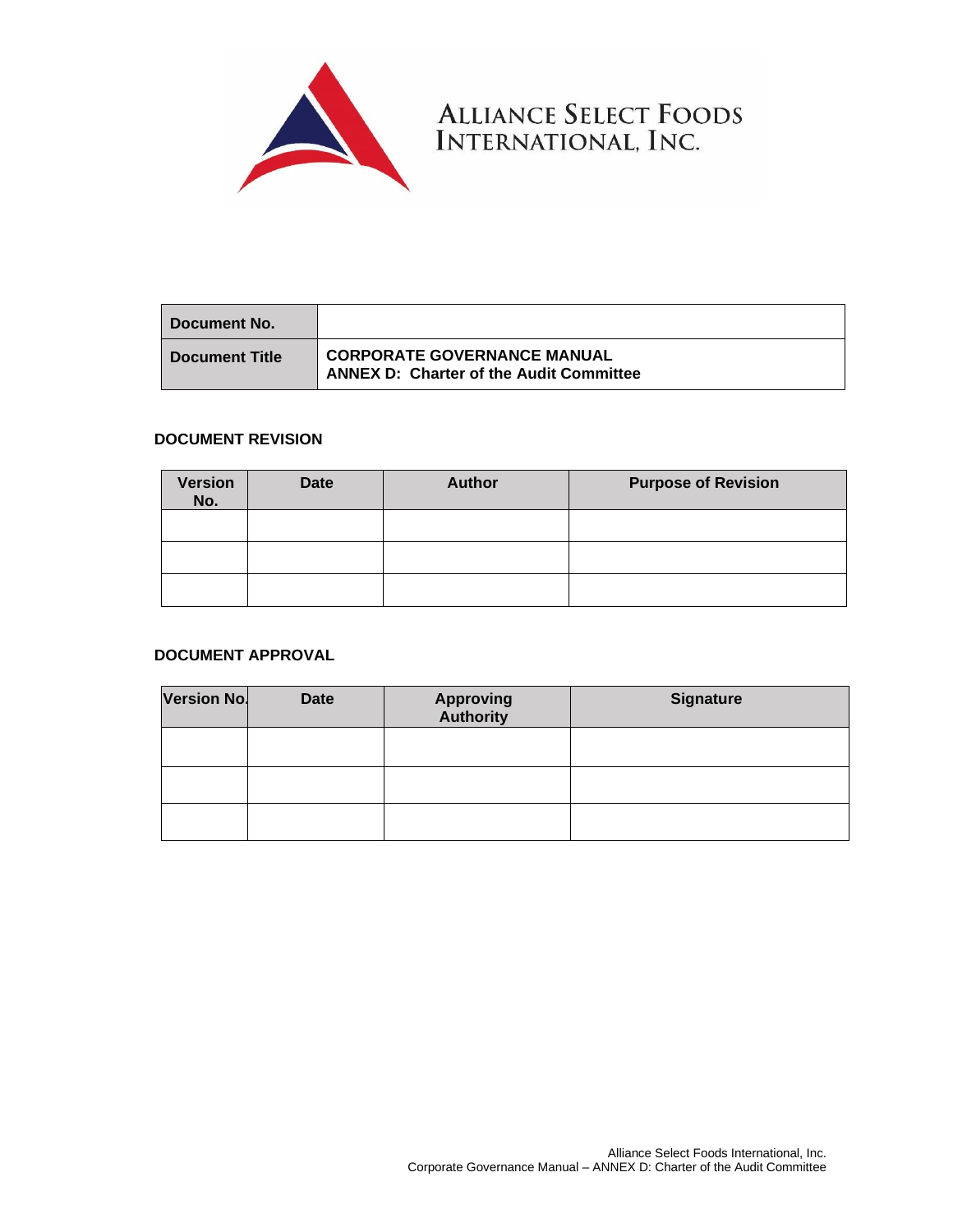

# **TABLE OF CONTENTS**

| I.    | Introduction                                           | 3 |
|-------|--------------------------------------------------------|---|
| Ш.    | Purpose                                                | 3 |
| III.  | Functions of the Committee                             | 3 |
| IV.   | Organization                                           | 5 |
| V.    | Meetings, Attendance, Escalation, Resolutions, Minutes | 6 |
| VI.   | Remuneration                                           | 8 |
| VII.  | Authority                                              | 8 |
| VIII. | Continuing Education and Training                      | 8 |
| IX.   | Performance Evaluation and Assessment                  | 8 |
| Х.    | Amendment                                              | 9 |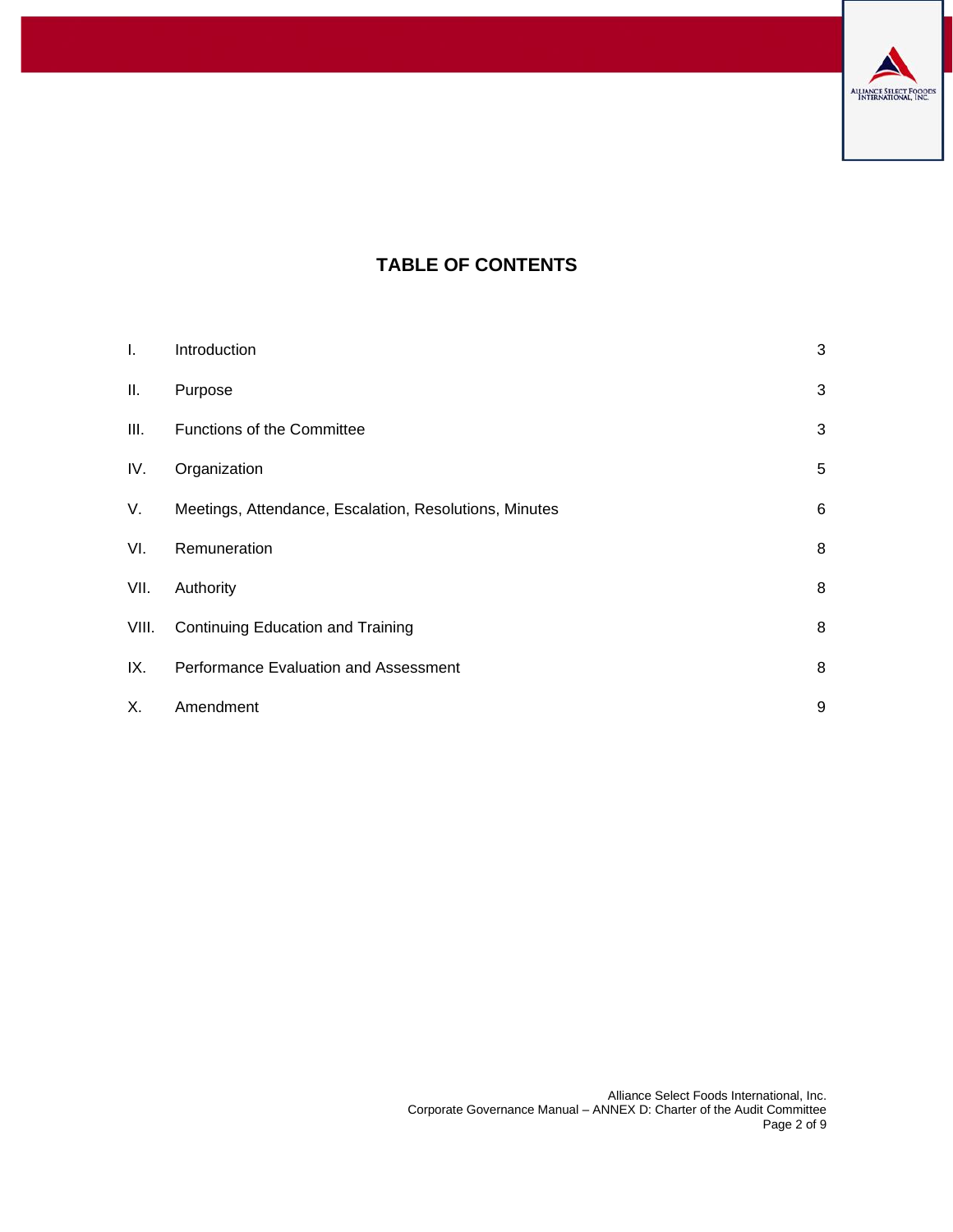

# **CHARTER OF THE AUDIT COMMITTEE**

**OF** 

# **ALLIANCE SELECT FOODS INTERNATIONAL, INC.**

#### <span id="page-2-0"></span>**I. Introduction**

This Charter of the Audit Committee of **ALLIANCE SELECT FOODS INTERNATIONAL, INC.** (the "Company" or "ASFII") sets forth among others the purpose, membership, authority, functions, structure and procedures, which shall guide the Committee as prescribed by the Company's Manual on Corporate Governance (the "Manual"). The Committee shall conduct an annual review and assessment of this Charter, and recommend to the Company's Board of Directors (the "Board") revisions, as it may deem necessary and beneficial to the efficient performance of its functions.

#### <span id="page-2-1"></span>**II. Purpose**

The primary purpose of the Audit Committee is to enhance the Board's oversight capability over the Company's financial reporting, internal control system, internal and external audit processes, discharging other duties and powers as may be delegated to the Committee by the Board, and as required under the CG Manual, Code of Corporate Governance of the Securities and Exchange Commission (SEC), and the Corporate Governance Guidelines and the listing rules of the Philippine Stock Exchange (PSE).

#### <span id="page-2-2"></span>**III. Functions of the Committee**

The Audit Committee is responsible for overseeing the senior management in establishing and maintaining an adequate, effective and efficient internal control framework. It ensures that systems and processes are designed to provide assurance in areas including reporting, monitoring compliance with laws, regulations and internal policies, efficiency and effectiveness of operations, and safeguarding of assets.

The Audit Committee has the following functions, among others:

#### **A. Internal Audit**

1) Recommend the approval the Internal Audit Charter (IA Charter), which formally defines the role of the Internal Audit and the audit plan as well as oversees the implementation of the IA Charter;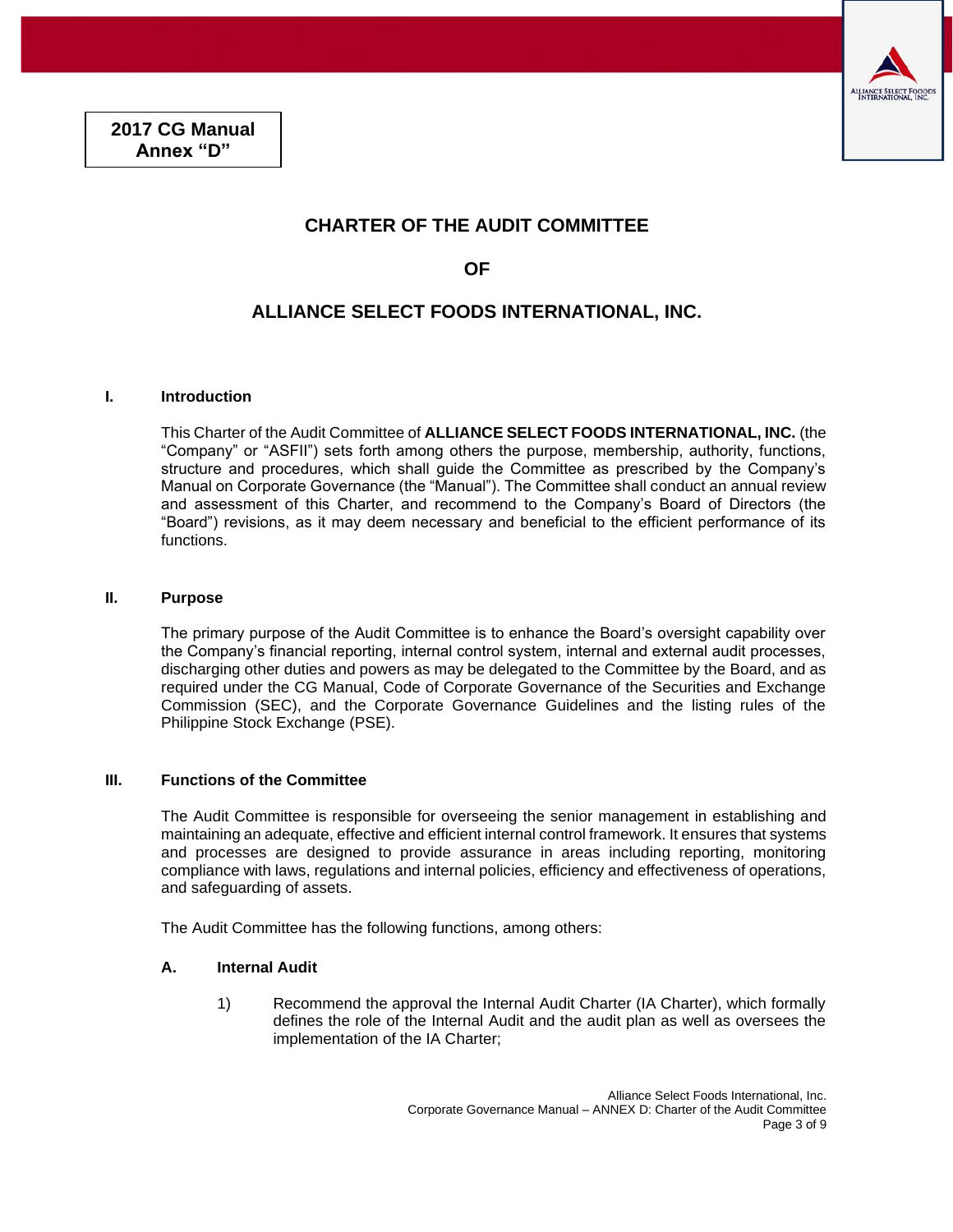

- 2) Through the Internal Audit (IA) Department, monitor and evaluate the adequacy and effectiveness of the Company's internal control system, integrity of financial reporting, and security of physical and information assets. Well-designed internal control procedures and processes that will provide a system of checks and balances should be in place in order to (a) safeguard the company's resources and ensure their effective utilization, b) prevent occurrence of fraud and other irregularities, (c) protect the accuracy and reliability of the Company's financial data, and (d) ensure compliance with applicable laws and regulations;
- 3) Oversee the Internal Audit Department, and recommend the appointment and/or grounds for approval of an internal audit head or Chief Audit Executive (CAE). The Audit Committee should also approve the terms and conditions for outsourcing internal audit services;
- 4) Establish and identify the reporting line of the Internal Auditor to enable him/her to properly fulfill his/her duties and responsibilities. For this purpose, s/he should directly report to the Audit Committee;
- 5) Review and monitor Management's responsiveness to the Internal Auditor's findings and recommendations;

### **B. External Audit**

- 1) Prior to the commencement of the audit, discuss with the External Auditor the nature, scope and expenses of the audit, and ensures the proper coordination if more than one audit firm is involved in the activity to secure proper coverage and minimize duplication of efforts;
- 2) Evaluate and determine the non-audit work, if any, of the External Auditor, and periodically reviews the non-audit fees paid to the External Auditor in relation to the total fees paid to him and to the Company's overall consultancy expenses. The committee should disallow any non-audit work that will conflict with his duties as an External Auditor or may pose a threat to his independence. The non-audit work, if allowed, should be disclosed in the Company's Annual Report and Annual Corporate Governance Report;
- 3) Review and approve the Interim and Annual Financial Statements before their submission to the Board, with particular focus on the following matters:
	- (i) Any change/s in accounting policies and practices
	- (ii) Areas where a significant amount of judgment has been exercised
	- (iii) Significant adjustments resulting from the audit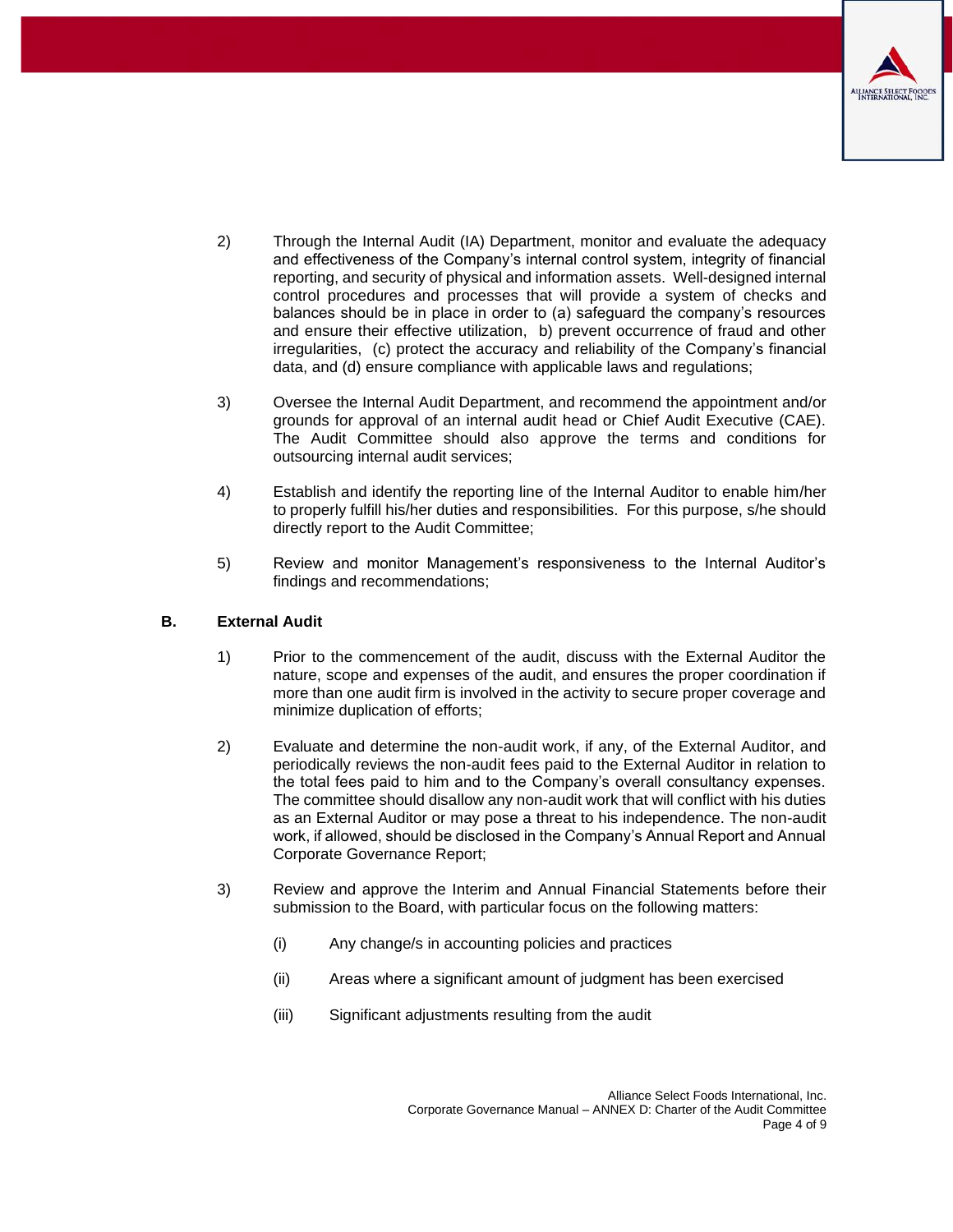

- (iv) Going concern assumptions
- (v) Compliance with accounting standards
- (vi) Compliance with tax, legal and regulatory requirement
- (vii) Review the disposition of the recommendations in the External Auditor's management letter;

Further, the Audit Committee shall:

- (viii) Perform oversight functions over the Company's Internal and External Auditors. It ensures the independence of Internal and External Auditors, and that both auditors are given unrestricted access to all records, properties and personnel to enable them to perform their respective audit functions;
- (ix) Coordinate, monitor and facilitate compliance with laws, rules and regulations; and
- (x) Recommend to the Board the appointment, reappointment, removal and fees of the External Auditor, duly accredited by the Commission, who undertakes an independent audit of the Company, and provides an objective assurance on the manner by which the financial statements should be prepared and presented to the stockholders.

# <span id="page-4-0"></span>**IV. Organization**

#### **A. Membership and Qualification**

- 1) The Committee shall be composed of at least three (3) appropriately qualified non-executive directors, a majority of whom, including the Chairman, shall be independent directors.
- 2) Members of the Committee must have relevant background, knowledge, skills and/or experience in the areas of accounting, auditing and finance.
- 3) The office of a Member shall ipso facto be vacated:
	- a. if he resigns as a Member of the Committee or of the Board;
	- b. if he is removed by a resolution of the Board;
	- c. if he is declared to be incompetent or of unsound mind; or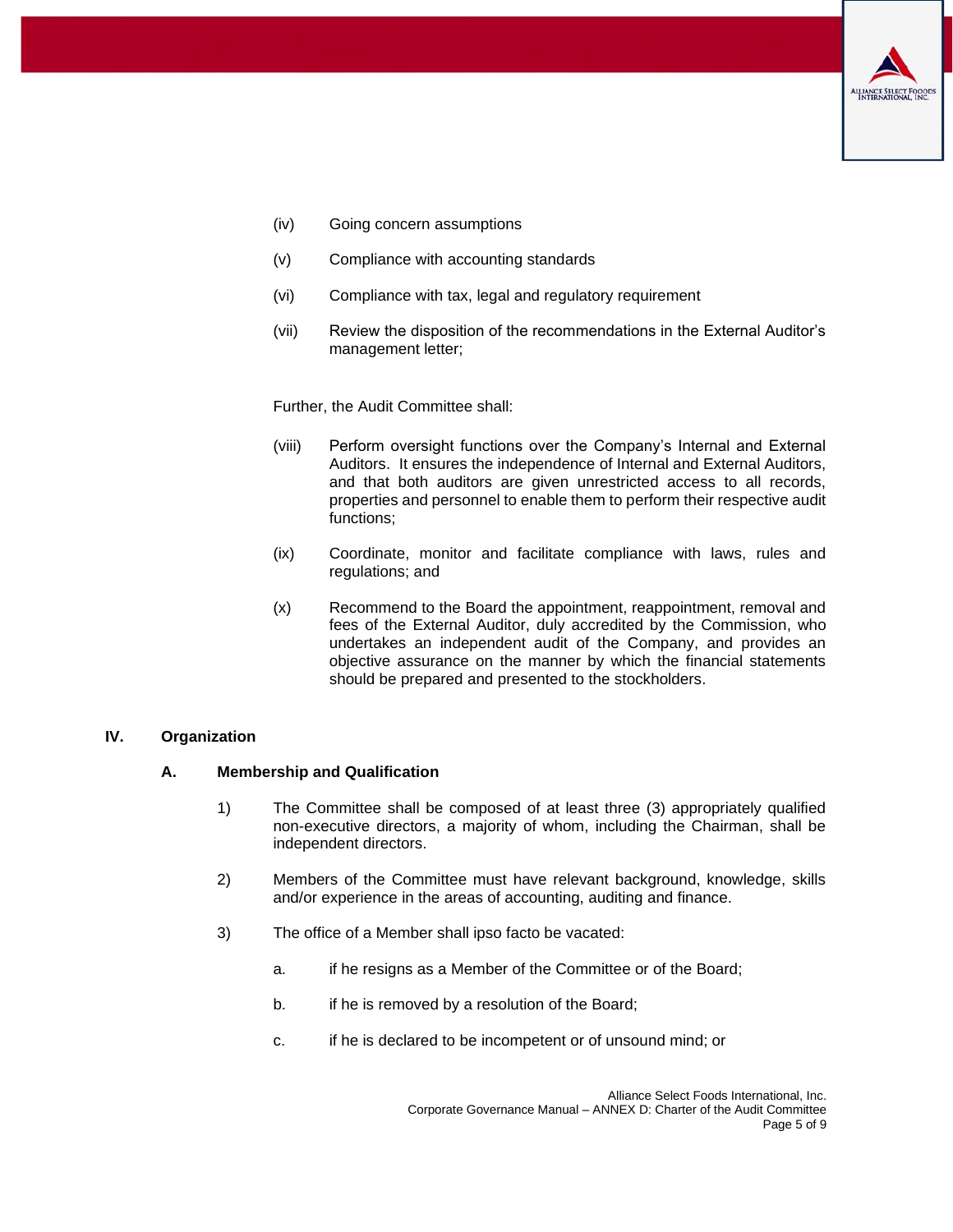

d. if he is subsequently disqualified from becoming a Member.

A Member shall be disqualified from being part of the Committee during the remainder of his tenure if, upon determination by the Board or Nomination Committee, he ceases to meet the qualifications for directorship, or he becomes disqualified from directorship based on any grounds for disqualification set forth in the Manual.

- 4) The Board may, from time to time, vary the composition of the Committee as may be required by the Securities and Exchange Commission (SEC) or other codes, rules and regulations as may be prescribed by the applicable regulatory authority.
- 5) The Company's Corporate Secretary or his/her nominee shall be the Secretary of the Committee.

#### <span id="page-5-0"></span>**V. Meetings, Attendance, Escalation, Resolutions, Minutes**

#### 1. **Meetings, Notice, Quorum**

The Committee shall meet at least once every calendar quarter, preferably prior to regular meetings of the Board, without the presence of the CEO or other management team members. The Chairman may convene special meetings as circumstances require such as when there is a need to take up critical items requiring attention from or approval of the Committee. Special meetings may also be convened upon the request of a majority of the Members of the Committee.

The relevant members of management and the Company's Internal and External Auditors may be invited to attend the meetings to provide the necessary information for the Committee to perform its functions. The Committee shall also meet separately with the External Auditors, the Chief Audit Executive, and members of Management, at least once a year.

Notice of the regular or special meetings of the Committee will be given at least five (5) days prior to any such meeting being held unless all Members unanimously waive such notice; provided however that the Chairman of the Committee, *motu propio* or at the request of the Chairman of the Board or of the CEO, may call the meeting at shorter notice when the circumstances so require. Irrespective of the length of notice being given, attendance in ameeting by a Member shall be deemed a waiver of the notice requirement.

Notice shall be deemed duly served upon a Member if it is given to him personally, or sent to him by mail, e-mail or facsimile transmission to his address or facsimile number on file with by the Secretary of the Committee.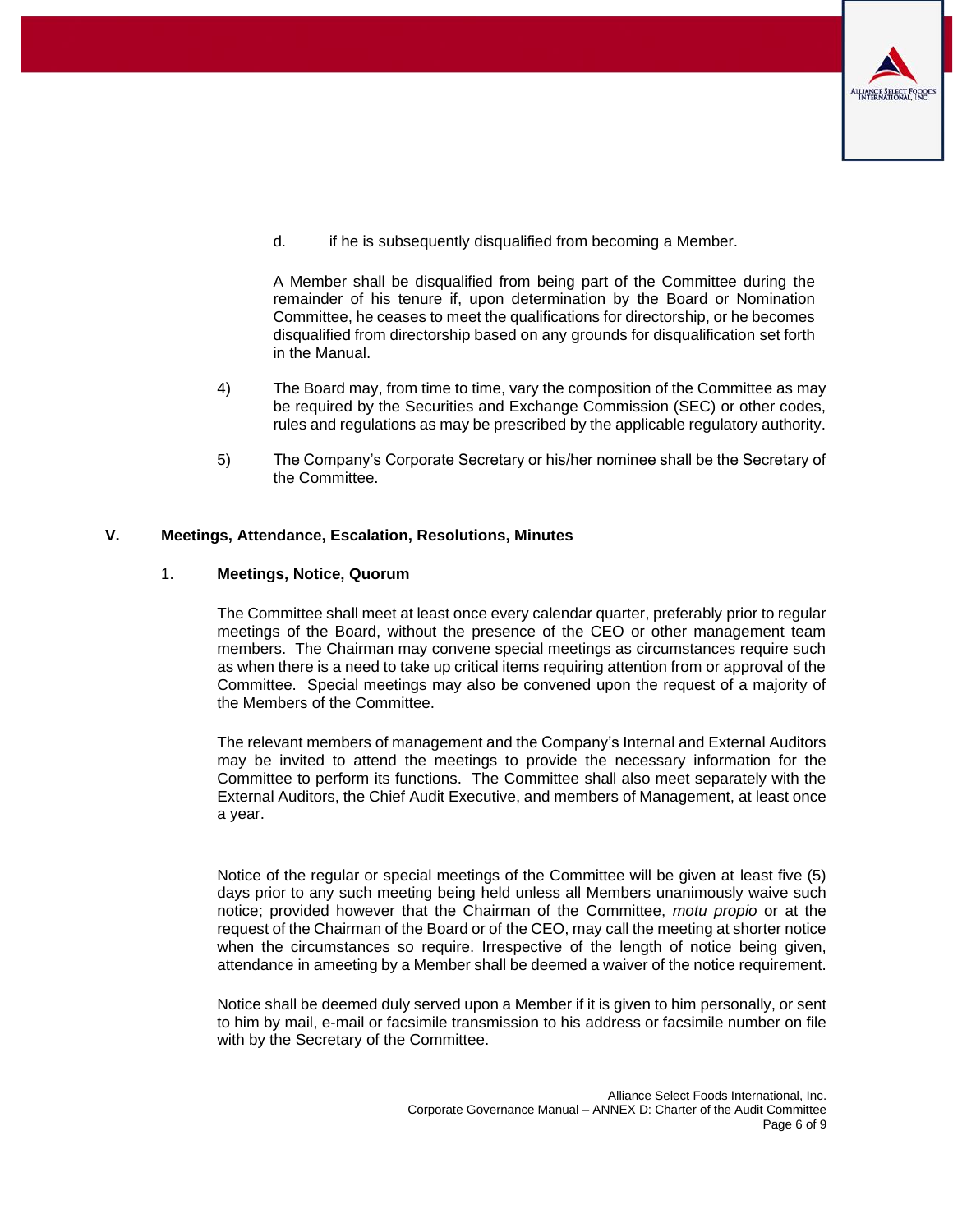

The presence of a majority of the members of the Committee, whether in person or via teleconference or videoconference conducted in accordance with the provisions of Securities and Exchange Commission Memorandum Circular No. 15 dated November 20, 2001, shall constitute a quorum, provided that the majority must always include an independent, non-executive director.

# 2. **Attendance**

The Committee may invite the Chairman of the Board, other Directors, external advisers and/or any other persons who have specific responsibility for, or interest or expertise in, the subject under review to attend all or part of any meetings of the Committee. However, only Members are entitled to vote at Committee meetings.

In the absence of the Chairman and/or an appointed deputy, the remaining Members present shall elect one of the Members to chair the Committee meeting.

### 3. **Escalation**

The Committee shall timely refer to the Board any matter that in the opinion of the Committee should be brought to the attention of the Board, including but not limited to recommendations requiring Board approval and concerns or issued requiring Board action. In this regard, the Board may require the Committee to prepare such reports or issue such certifications that the Board may deem necessary to address recommendations or concerns regarding critical compliance issues.

#### 4. **Resolutions**

Resolutions by the Committee shall be passed by a simple majority of votes of the Members present at such meeting, provided that a quorum is present at the time the vote was taken.

A resolution in writing signed by all Members shall be as valid and effective for all purposes as a resolution of the Committee passed at a meeting of the Committee duly convened, held, and constituted. A written notification of confirmation of such resolution in writing sent by a Member shall be deemed to be his/her signature to such resolution in writing for such purpose. Such resolution in writing may be signed in counterparts.

#### 5. **Minutes and Records**

The Secretary of the Committee shall prepare minutes of meetings and keep records of the Committee and shall keep records of (a) appointments and resignation of the Members; (b) all agenda and other documents sent to the Members; (c) minutes of proceedings and meetings of the Committee; and (d) such other documents as may be necessary in the performance of the Committee's functions.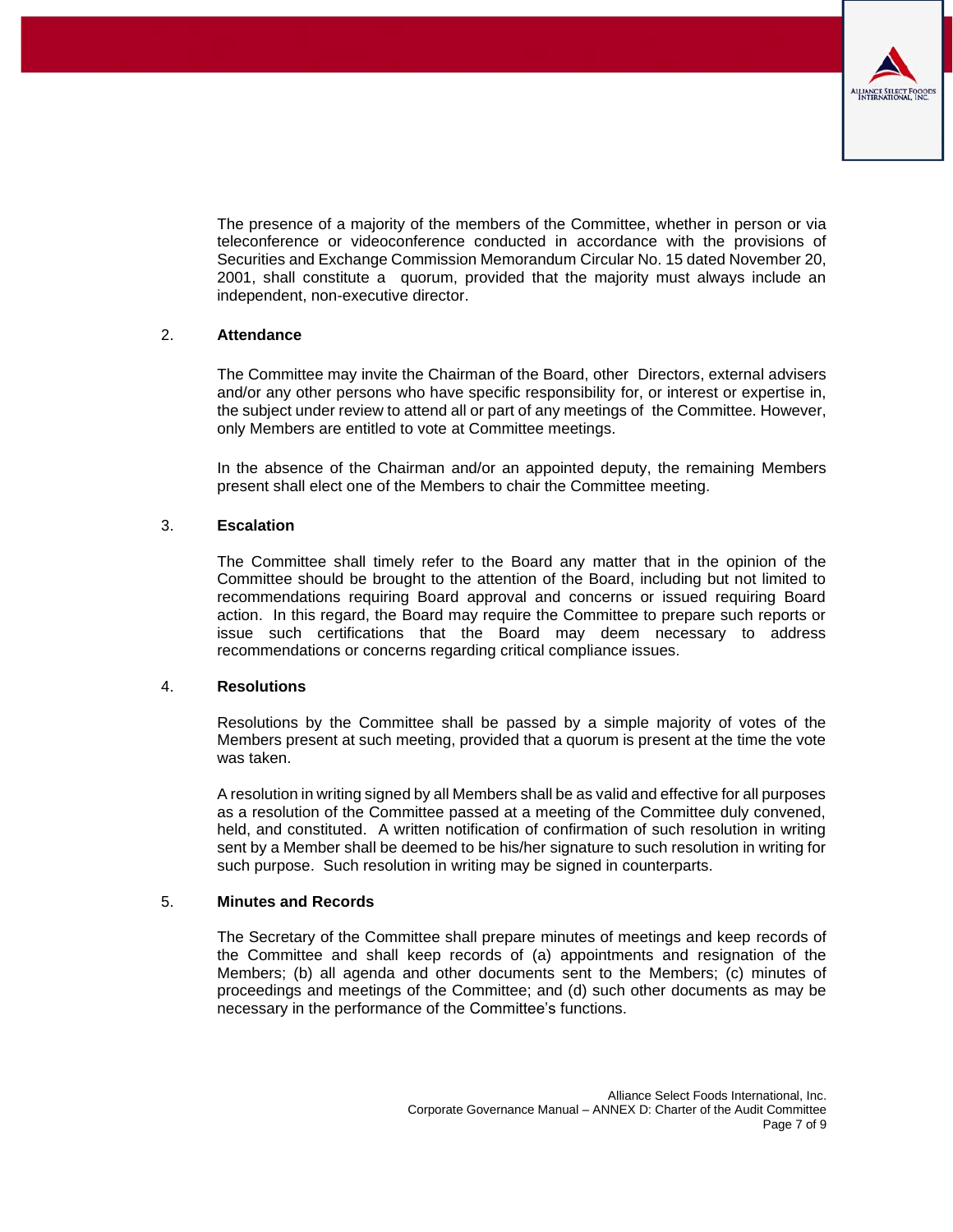

Any such records shall be open for inspection by any Member at reasonable hours on business days. Demands for inspection must be made in good faith and for a legitimate purpose. Any cost arising from the conduct of inspection shall be borne by the Member requesting for inspection.

Minutes of any meeting of the Committee, if purported to be signed by the Chairman of such meeting, or by the Chairman of the next succeeding meeting, shall be conclusive evidence of the proceedings and resolutions of such meeting.

#### <span id="page-7-0"></span>**VI. Remuneration**

The Chairman and Members of the Committee shall receive no fees or remuneration in respect of their services in connection with the Committee or in respect of their attendance at meetings of the Committee except for reasonable per diems authorized and approved by the Board for such purposes, the amount of which shall not be such as may jeopardize the independence of the Members of the Committee or may reasonably be perceived to interfere with such independence.

#### <span id="page-7-1"></span>**VII. Authority**

The Committee shall have the authority appropriate to discharge its functions and responsibilities and shall report directly to the Board on its decision or recommendation. The Committee shall also have the authority to engage external legal and other independent professional firms with relevant experience and expertise, to assist and advise the Committee on matters it considers necessary. The Committee shall in consultation with the Board have authority to approve all reasonable related fees and terms of engagement of the external advisers/consultants, which fees shall be borne by the Company.

## <span id="page-7-2"></span>**VIII. Continuing Education and Training**

Members of the Committee shall keep abreast of developments in financial reporting, accounting, corporate governance, legal and regulatory compliance, technology, business risks and other relevant areas by seeking continuing professional education and training. The education and training may be provided to the Committee by members of Management, the External Auditors, or by third parties recommended by the Chairman, who shall monitor the needs and opportunities for such continuing education.

#### <span id="page-7-3"></span>**IX. Performance Evaluation and Assessment**

To ensure that the Committee continues to fulfill its responsibilities in accordance with global best practices and in compliance with the Corporate Governance Code, the Manual and other relevant regulatory requirements, the Committee shall conduct an assessment of its performance through